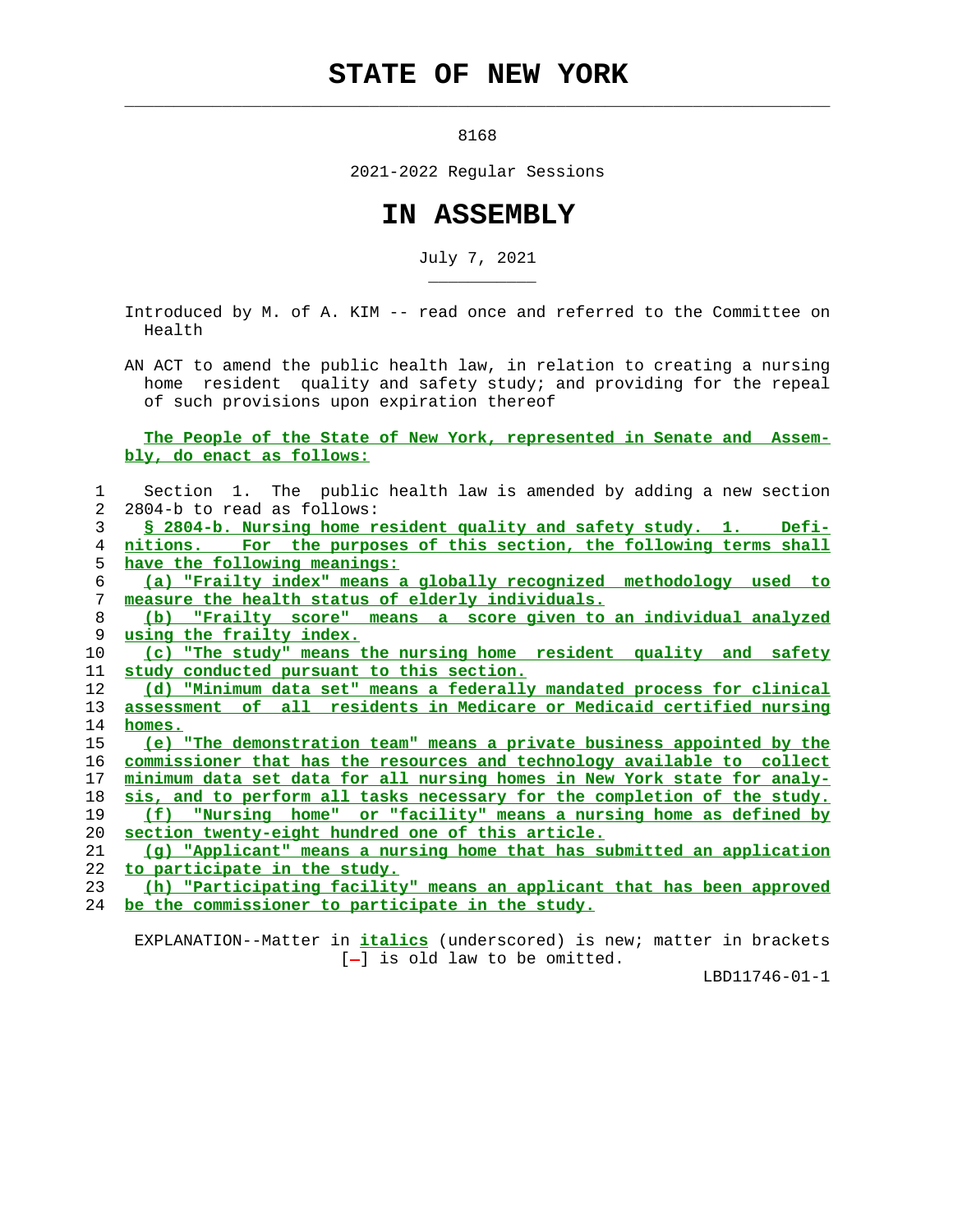A. 8168 2

| 1        | (i) "Control group" means the group of participating facilities acting                                                                     |  |  |
|----------|--------------------------------------------------------------------------------------------------------------------------------------------|--|--|
| 2        | as a control during the study by not implementing the use of frailty                                                                       |  |  |
| 3        | index methodology.                                                                                                                         |  |  |
| 4        | (j) "Intervention group" means the group of participating facilities                                                                       |  |  |
| 5        | implementing the use of frailty index methodology.                                                                                         |  |  |
| 6        | (k) "Residential health care facility quality incentive payment                                                                            |  |  |
| 7        | program" means the program established pursuant to section twenty-eight                                                                    |  |  |
| 8        | hundred one-f of this article.                                                                                                             |  |  |
| 9        | 2. Nursing home resident quality and safety study established. The                                                                         |  |  |
| 10       | commissioner shall undertake a study on the adoption of the frailty                                                                        |  |  |
| 11       | index methodology to improve the quality of care in nursing homes,                                                                         |  |  |
| 12       | achieve better outcomes for nursing home residents, and help New York                                                                      |  |  |
| 13       | state more appropriately direct payments to providers based on quality                                                                     |  |  |
| 14       | performance, pursuant to this section.                                                                                                     |  |  |
| 15       | 3. Application and acceptance for participation. (a) The commissioner                                                                      |  |  |
| 16       | shall make available a method for nursing homes to apply for partic-                                                                       |  |  |
| 17       | ipation in the study. The study shall receive such applicants on a                                                                         |  |  |
| 18       | first-come first-serve basis.                                                                                                              |  |  |
| 19       | (b) The commissioner shall accept an equal number of nursing home                                                                          |  |  |
| 20       | applicants for participation in the study from each department region.                                                                     |  |  |
| 21       | (c) Applicants accepted for participation in the study shall, at the                                                                       |  |  |
| 22       | time of submission of an application, have an occupancy rate of seventy                                                                    |  |  |
| 23       | percent or greater.                                                                                                                        |  |  |
| 24       | (d) At least twenty percent of applicants accepted for participation                                                                       |  |  |
| 25       | in the study shall be a non-profit or public facility.                                                                                     |  |  |
| 26       | 4. Categorization of data. Data from participating facilities shall be                                                                     |  |  |
| 27       | categorized as follows:                                                                                                                    |  |  |
| 28       | (a) Facilities having:                                                                                                                     |  |  |
| 29       | (i) three hundred beds or more;                                                                                                            |  |  |
| 30       | (ii) one hundred to two hundred ninety-nine beds; and                                                                                      |  |  |
| 31       | (iii) ninety-nine beds or fewer;                                                                                                           |  |  |
| 32       | (b) Facilities operating:                                                                                                                  |  |  |
| 33       |                                                                                                                                            |  |  |
| 34       | (i) as part of a hospital; and                                                                                                             |  |  |
| 35       | (ii) independently from a hospital; and<br>(c) Facilities having a rating of:                                                              |  |  |
|          | (i) one to two stars; and                                                                                                                  |  |  |
| 36       |                                                                                                                                            |  |  |
| 37       | (ii) three to five stars.                                                                                                                  |  |  |
| 38       | 5. Control and intervention groups. Participating facilities shall be                                                                      |  |  |
| 39       | divided evenly into a control group and an intervention group. Partic-                                                                     |  |  |
| 40<br>41 | ipating facilities in the control group shall make no changes, other<br>than reporting data as directed by the commissioner. Participating |  |  |
| 42       | facilities in the intervention group shall implement frailty index meth-                                                                   |  |  |
| 43       | odology pursuant to this section.                                                                                                          |  |  |
| 44       | 6. Demonstration team. (a) The commissioner shall contract with a                                                                          |  |  |
| 45       | demonstration team, to perform all tasks necessary for the completion of                                                                   |  |  |
| 46       | the study, under the direction of the commissioner. The demonstration                                                                      |  |  |
| 47       | team shall:                                                                                                                                |  |  |
| 48       | (i) Train and provide certification in the frailty index methodology                                                                       |  |  |
| 49       | to staff in the intervention group, including but not limited to nurses'                                                                   |  |  |
| 50       | aides, nurses, physicians, therapists, dietary staff, recreation, social                                                                   |  |  |
| 51       | workers, managers, and administrative leaders;                                                                                             |  |  |
| 52       |                                                                                                                                            |  |  |
|          |                                                                                                                                            |  |  |
| 53       | (ii) Collect minimum data set data for all participating facilities,<br>and collect frailty score data from facilities in the intervention |  |  |

**group;**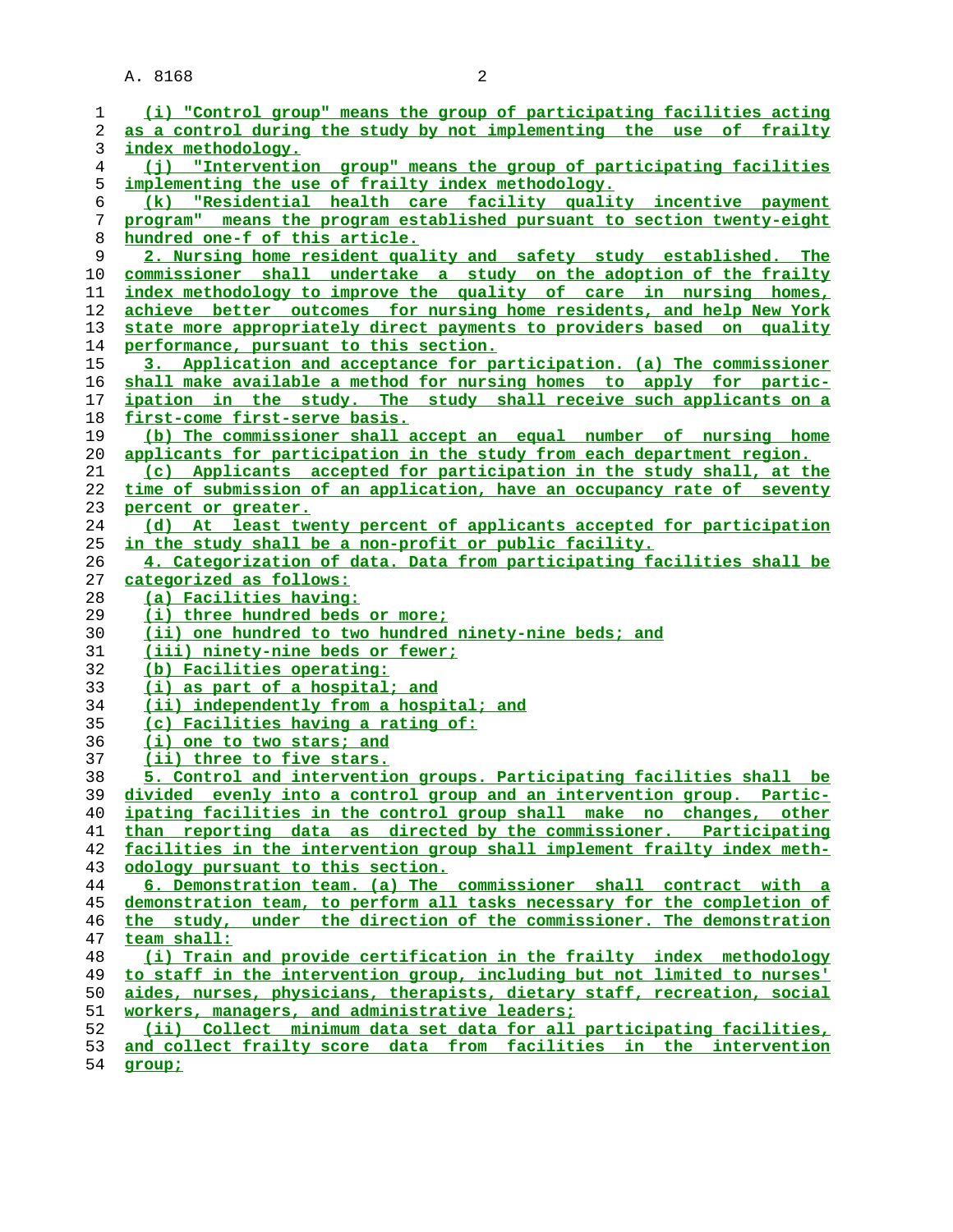A. 8168 3

**(iii) Collect performance data on New York state quality measures included in the residential health care facility quality incentive payment program for all participating facilities; and (iv) Track nursing home resident information for all participating facilities including hospital transfers and readmissions, polypharmacy use, falls, pain, pressure ulcers, and other information as directed by the commissioner. (b) The commissioner shall be authorized to pay reasonable compen- sation to the demonstration team within the limits provided by appropri- ation. 7. Frailty index methodology training. (a) Staff certified and trained in the frailty index methodology pursuant to subparagraph (i) of para- graph (a) of subdivision six of this section shall be authorized to train staff in nursing homes throughout the state in the frailty index methodology after the completion of the study. (b) Such training shall be conducted during off-hours, and participat- ing facilities shall cover the cost for such training. Such participat- ing facilities shall be reimbursed by the state for training expenses upon the completion of the study. (c) All participating facilities that complete the study shall receive a twenty-five percent discount from the state that shall be applied to frailty index methodology training of future employees. 8. Timeline of the study. The study shall follow the following time- line: (a) Upon the effective date of this section, the commissioner shall begin accepting applications from nursing homes applying to participate in a study pursuant to subdivision three of this section; (b) On or before the thirtieth day after the effective date of this section, the commissioner shall have selected all participating facili- ties from applicants pursuant to subdivision three of this section, and shall have appointed a demonstration team pursuant to subdivision six of this section; (c) Beginning the sixtieth day after the effective date of this section, the demonstration team shall begin collecting minimum data set data from participating facilities from the prior year to establish a baseline performance for participating facilities; (d) On or before the one hundred twentieth day after the effective date of this section, the demonstration team shall complete the frailty index methodology training pursuant to subdivision seven of this section; (e) Beginning on the one hundred twentieth day after the effective date of this section, participating facilities in the intervention group shall begin implementing the frailty index methodology; (f) Upon the fourteenth month after the effective date of this section, the demonstration team shall issue a report on the year-one results of the study to the governor, the speaker of the assembly, the temporary president of the senate, and the chairs of the senate and assembly health and aging committees; (g) The study shall end upon the eighteenth month after the effective date of this section; and (h) Upon the twenty-first month after the effective date of this section, the demonstration team shall issue a final report including the findings of the study and recommendations for future legislative, program, provider, and other stakeholder actions to the governor, the speaker of the assembly, the temporary president of the senate, and the chairs of the senate and assembly health and aging committees.**